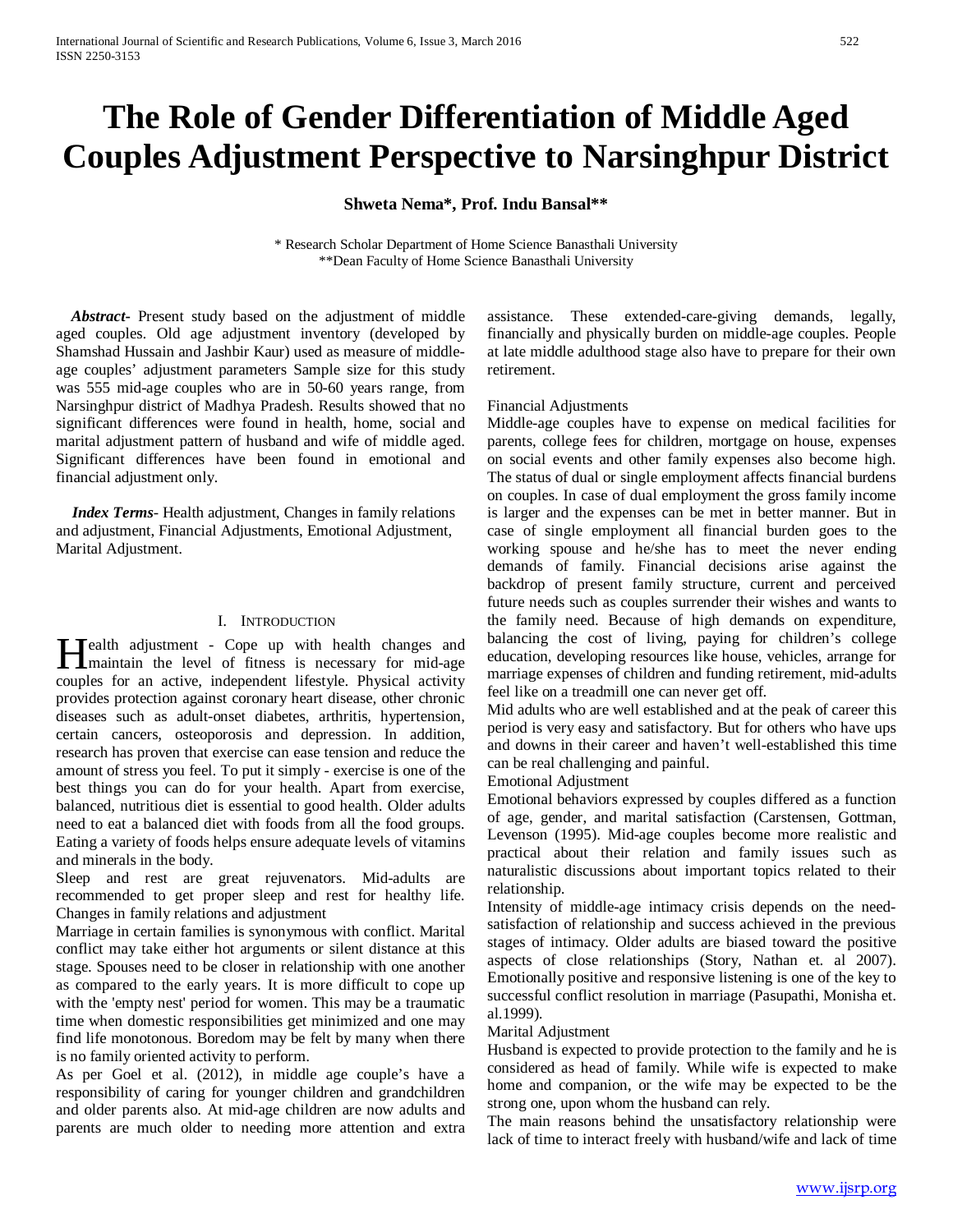to provide adequate love and care for their children. The other reasons were physical and mental exhaustion due to heavy and never ending work, indifferent attitudes of their husbands and inlaws towards their over work and inability of both of them to gain control over the women workers earnings.

Hypothesis

Ho: There is no significance difference in adjustment pattern of middle age husband and wife.

## II. METHOD

Sample and sampling procedure

The sample comprised of 555 Couples (555 males and 555 females) total sample size of this study is 1110. This sample includes working-nonworking, educated-non-educated and urban-rural population. The age range of this study is 50-60 years, selected on the basis of convenient sampling. It represents a group of different non-probability sampling techniques.

Variables under study and their measurement

Measure used for this study was "old age adjustment inventory" (developed by Shamshad Hussain and Jashbir Kaur). This inventory was developed for old aged male and female ranging between 50 to 65 years of age belonging to different professions. This 125 items inventory measures the adjustment of old aged people into six areas- health, home, social, marital, emotional and financial. Percentile norms are available sex wise and professional status wise.

## III. RESULT AND DISCUSSION

 Table 1: Mean, standard deviation and t-values of middle aged couples

| Variable  | Gender  | Mean  | <b>SD</b> | t-value |            |
|-----------|---------|-------|-----------|---------|------------|
|           |         |       |           | T       | $Sig. (2-$ |
|           |         |       |           |         | tailed)    |
| Health    | Husband | 19.91 | 3.763     | 1.581   | $.114$ NS  |
|           | Wife    | 19.51 | 4.553     |         |            |
| Home      | Husband | 21.33 | 3.387     | 1.079   | .281 NS    |
|           | Wife    | 21.10 | 3.782     |         |            |
| Social    | Husband | 16.31 | 2.825     | .904    | .366 NS    |
|           | Wife    | 16.15 | 3.207     |         |            |
| Marital   | Husband | 13.89 | 2.235     | 1.586   | $.113$ NS  |
|           | Wife    | 13.67 | 2.379     |         |            |
| Emotional | Husband | 15.96 | 3.237     | 1.978   | $.048*$    |
|           | Wife    | 15.55 | 3.669     |         |            |
| Financial | Husband | 9.86  | 1.852     | 2.810   | $.005*$    |
|           | Wife    | 9.53  | 2.093     |         |            |

5% level of significant ( $p=.05$  for alpha). SN = Significant, NS = Non Significant. p<0.5 Reject null Hypothesis

The table depicts that no significant differences were found in adjustment pattern of husband and wife of middle aged. Significant differences have been found in emotional and financial adjustment only. As the calculated t value of emotional adjustment is (.048), and financial adjustment is (.005) indicating that husband and wife have difference in these variables.

In other dimensions of couples adjustment, no significant difference have been found which is indicating that both the spouses are enjoying equality and equity roles, participate and cooperate in all kinds of responsibilities leading to good marital adjustment.

## IV. CONCLUSION AND SUGGESTIONS

## Conclusions:

The result concludes that couples' adjustment areas health, home, social and marital adjustment are having non-significant difference between husband and wife. Whereas emotional and financial adjustment are significantly different between husbands and wives. The result shows that there is significant relation between couples adjustment

Suggestions:

- 1. Give freedom to your spouse
- 2. Being a good listener
- 3. Care for family
- 4. Supportive nature<br>5. Preplanning and re
- Preplanning and readiness for financial ups and downs
- 6. Family members being supportive towards mid-age changes
	- 7. Free time and recreational activities
	- 8. Abstinence from vices
	- 9. Positive attitude and confidence on decisions
	- 10. Including family members in decisions
	- 11. Taking decisions with poise and broad view
	- 12. Being flexible in accepting others desires and liking
	- 13. Avoid from being too much ambitious or miser

14. Avoid being strict disciplinarian

Suggestions for family members and children:

- 1. Give mid-age couples due respect and attention
- 2. Frequent visits to parents by children

## **REFERENCES**

- [1] Carstensen, L. L., Gottman, J. M., Levenson, R. W. (1995). Emotional behavior in long-term marriage. Psychology and Aging, 10(1), 140-9.
- [2] Goel, S., Narang, D. K. (2012). Gender differences in marital adjustment, mental health and frustration reactions during middle age. IOSR Journal of Humanities and Social Science, 1(3), 42-49.
- [3] Pasupathi, M., Carstensen, L, L., Levenson, R, W., & Gottman, J. M. (1999). Responsive listening in long- married couples: a psycholinguistic perspective. Journal of Nonverbal Behavior, 23(2), 173-193.
- [4] Story, T. N., Berg, C. A., Smith, T. W., Beveridge, R., Henry, N. J., Pearce, G. (2007). Age, marital satisfaction, and optimism as predictors of positive sentiment override in middle-aged and older married couples. Psychology and Aging, 22(4), 719-727.

#### AUTHORS

**First Author** –Shweta Nema, Research Scholar Department of Home Science Banasthali University, snmprj@gmail.com **Second Author** –Prof. Indu Bansal, Dean Faculty of Home Science Banasthali University, indubnsl@yahoo.com

**Correspondence Author** –Shweta Nema, Research Scholar Department of Home Science Banasthali University, snmprj@gmail.com